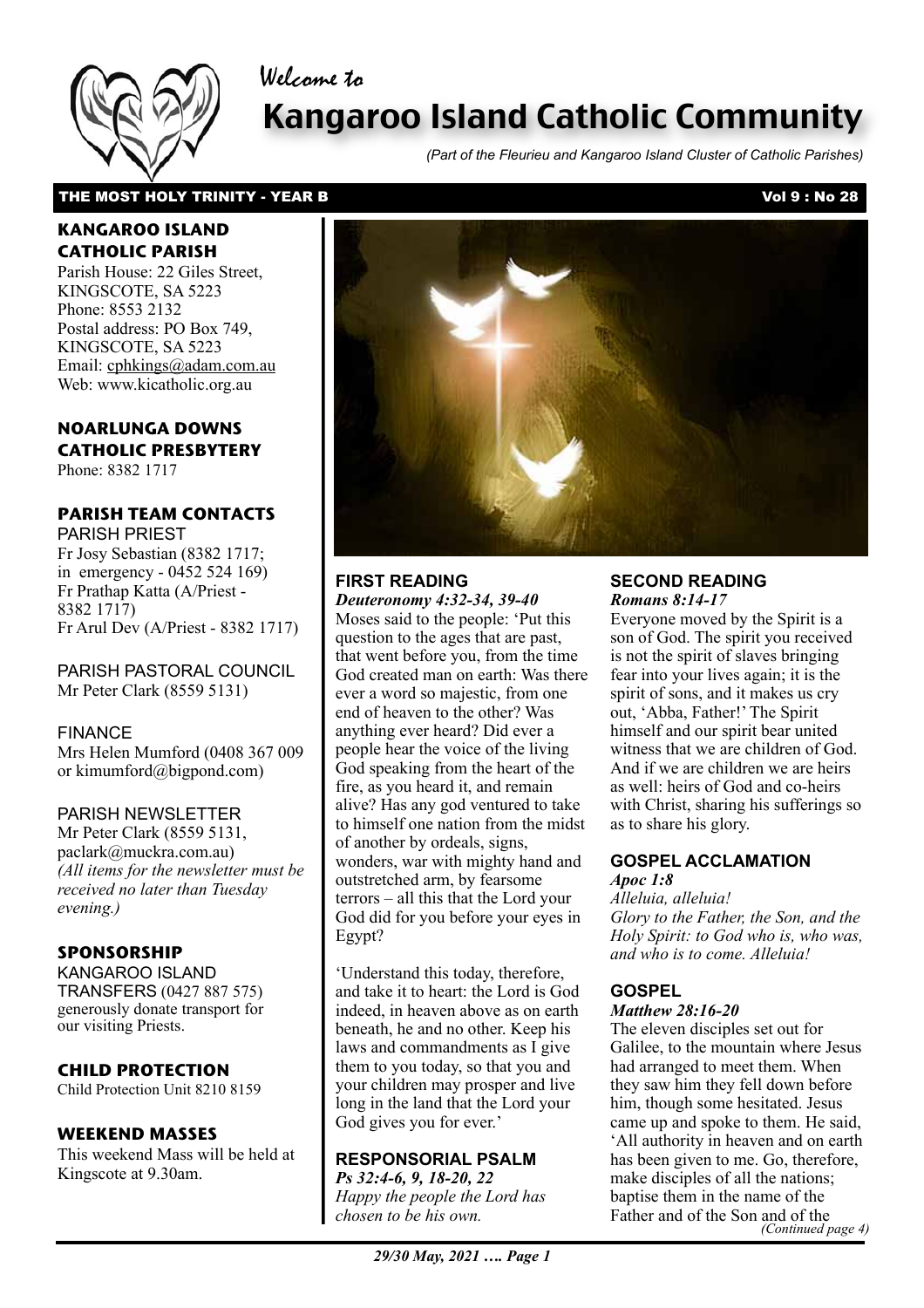#### **PLEASE KEEP THESE PEOPLE IN YOUR PRAYERS**

**Sick:** Michelle Glynn, Bill Roestenberg, Carmel Northcott

**June anniversaries:** Dorothy (Mardi) Atkison, William (Bill) Bauer, Shirley Black, Doris Bosanko, Norma (Aileen) Cartel, Tony Cairney, William Christopher, Craig Feltus, Mary Alice Grace, Benjamin Hayes, Henry Hughes, Sarah Hughes, Fr P P Kelly, Alan Lashmar, Ann McAnnally, James McAnnally, Lillian Murphy, Laurence O'Daly, Dean Page, Ruth Perkins, Molly Polly, Edna Rayson, Mary - Douglas Rosentreter, Henry Tabor, Michael Wilcox, Alice Willson, Brian Willson

*Please pray for all our faithful departed and may all our sick parishioners, relatives and friends know the healing love of Christ through our actions and His healing presence.*



#### **ROSTERS**

|                      | Comm                               | Reader Cleaning    |          |  |  |
|----------------------|------------------------------------|--------------------|----------|--|--|
|                      | $30/5$ C Pahl                      | K Hammatt C Berden |          |  |  |
|                      | 6/6 S Semler W Bennett             |                    | C Berden |  |  |
|                      | 13/6 K Hammat L Grant H Mumford    |                    |          |  |  |
|                      | 20/6 J Fernandez A Gibbs H Mumford |                    |          |  |  |
|                      | 27/6 M Glynn P Bennett A Bevan     |                    |          |  |  |
|                      |                                    |                    |          |  |  |
| <b>COVID Marshal</b> |                                    |                    |          |  |  |
|                      | 30/5 M Slagter                     | 6/6 C Weatherstone |          |  |  |

| $JU/J$ iversity in $JU/J$ | $U/U = U$ weather study |
|---------------------------|-------------------------|
| 13/6 P Bennett            | $20/6$ A Clark          |
| 27/6 W Bennett            |                         |
|                           |                         |

#### **PRIEST ROSTER**

*(Often this roster changes if something unforeseen crops up)*

| $\ddot{v}$ something and or esseen energy |              |                 |
|-------------------------------------------|--------------|-----------------|
| $30/5$ Fr Dev                             | $6/6$ Fr Dev |                 |
| $13/6$ Fr Josy                            |              | 20/6 Fr Prathap |
| $27/6$ Fr Dev                             |              |                 |

#### **PRAYER FOR HEALING**

Parishioners are invited to a Prayer for Healing and Renewal gathering in our Church on Thursdays at 9.00am - 9.30am.

#### **GET VACCINATED FOR THE COMMON GOOD**

Vaccination against COVID-19 is a morally good thing, providing



protection for the person vaccinated and the wider community. Some COVID-19 vaccines are associated with ethically questionable production

and research practices, but Pope Francis and the Australian Bishops have advised that it is morally permissible to receive any vaccine made available. More information is available at [https://](https://www.catholic.org.au/coronavirus) [www.catholic.org.au/coronavirus](https://www.catholic.org.au/coronavirus)

#### **VOLUNTARY ASSISTED DYING BILL**

As you know, the Voluntary Assisted Dying Bill is currently before the House of Assembly with debate scheduled for this week and a vote likely in coming weeks.

With the endorsement of Archbishop O'Regan, we have produced a short video message from Fr Dean Marin. In his message Fr Dean explains why we oppose this dangerous Bill and encourages parishioners to contact their local MP to ask them to vote against it. Our advice is that the best way to reach MPs is via email, letter or phone.

The link to the video is [https://](https://youtu.be/jTibl_rPNY4) [youtu.be/jTibl\\_rPNY4](https://youtu.be/jTibl_rPNY4)

*Jenny Brinkworth Catholic Communications*

#### **CONGREGATIONAL SINGING**

Please remember to wear a mask if you would like to join in singing at Mass.

#### **GOOD GIVING APP**

You can now give to the first and second collections, and special appeals, via the direct giving app. This will save you having to use envelopes or cash to make regular donations at **Mass** 

Please scan the QR code at the bottom of this page with the camera app on your phone and follow the prompts to organise direct debits from your bank account. *(Please note: this QR code is only for this purpose and is not the same as the attendance one at the door of the Church).*

> $\infty$ **SPECIAL**

15

> $$15$ S20

 $20$ 

 $s5$   $s10$ 

ADD SPECIAL COLLECTION

 $\beta_1$ 



If you have any questions or problems accessing this site, please ring our Finance Officer - Helen Mumford (0408 367 009). *Helen Mumford*

#### **DATES**

- Jun 6 Corpus Christi
- Jul 2 Last day, School Term 2<br>Jul 19 First day School Term 3
- First day School Term 3
- Aug 15 Assumption of Blessed Virgin Mary
- 8 Aug Feast of St Mary of the Cross
- 24 Sep Last day School Term 3<br>4 Oct Labour Day holiday
- Labour Day holiday
- 11 Oct First day School Term 4
- 1 Nov All Saints' Day
- 2 Nov All Souls' Day
- 21 Nov Christ the King
- 28 Nov First Sunday of Advent
- 5 Dec Second Sunday of Advent
- 10 Dec Last day School Term 4
- 12 Dec Third Sunday of Advent



# **GIVE EASILY TO 1ST, 2ND AND SPECIAL COLLECTIONS**

**SCAN QR CODE WITH CAMERA** 



Adelaide.GoodGiving.com.au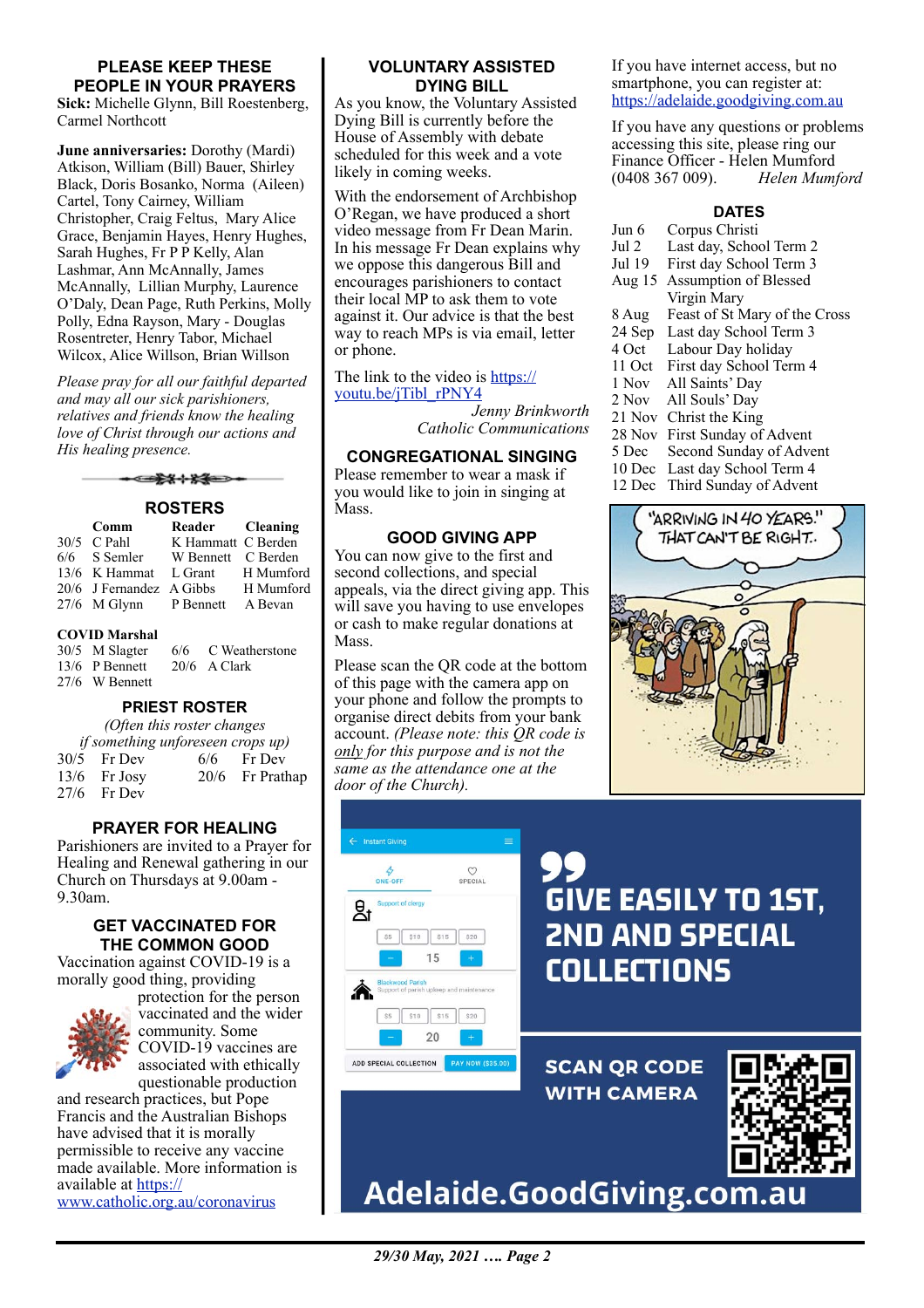

## **Ron Rolheiser column**

*Ronald Rolheiser, a Roman Catholic priest and member of the Missionary Oblates of Mary Immaculate. He is a community-builder, lecturer and writer. His books are popular throughout the English-speaking world and his weekly column is carried by more than sixty newspapers worldwide.*

#### **THE BINDING POWER OF HATRED**

*Whatever you bind on earth shall be bound in heaven and whatever you loose on earth shall be loosed in heaven.* We know this works for love. Does it also work for hatred? Can someone's hatred follow us, even into eternity?

In her recent novel, *Payback*, Mary Gordon poses that question. Her story centers on two women, one of whom, Agnes, has hurt the other, Heidi. The hurt had been unintentional and accidental, but it had been deep, so deep that for both women it stayed like a poison inside their souls for the next forty years. The story traces their lives for those forty years, years in which they never see each other, don't even know each other's whereabouts, but remain obsessed with each other, one nursing a hurt and the other a guilt about that hurt. The story eventually culminates with Heidi seeking out Agnes to confront her for some payback. And that payback is hatred, an ugly, pure hatred, a curse, promised to last until death, ensuring that Agnes will never be free from it for the rest of her life.

Agnes doesn't know what to do with that hatred, which dominates her world and poisons her happiness. She wonders if it will also color her eternity: *"Her last meeting with Heidi had troubled her belief in the endurance of the ties of love. Because if love went somewhere after death, where, then, was hate? She had understood, in Heidi's case, that it was the other side of the coin of love. Even after death would Heidi's hatred follow her, spoiling her eternity, the cracked note in the harmony, the dark spot in the radiance? Since Heidi had come back into her life, Agnes had, for the first time, been truly afraid to die.* 

*She had to make herself believe that the love of those who loved her would surround her always … keeping her from the hatred and ugliness that Heidi has shown her. She had to believe it; otherwise … the otherwise was too unbearable even to name."*

▅<del>▓</del>⊹▓▅⊶

Gabriel Marcel correctly states that to love someone is to ensure that this person can never be lost, that he or she (as long as the love continues) can never go to hell. By that love, the other is connected ("bound") always to the family of love and ultimately to the circle of love inside of God. However, is this true then too for hatred? If someone hates you, can that touch you eternally and contaminate some of the joy of heaven? If someone's love can hold you for all eternity, can someone's hatred do the same?

This is not an easy question. Binding and loosing, as Jesus spoke of it, work both ways, with love and with hatred. We free each other through love and constrict each other through hatred. We know that from experience and at a deep place inside us intuit its gravity. That is why so many people seek reconciliation on their deathbeds, wanting as their last wish not to leave this world unreconciled. But, sad fact, sometimes we do leave this life unreconciled, with hatred following us into the grave. Does it also follow us into eternity?

The choice is ours. If we meet hatred with hatred, it will follow us into eternity. On the other hand, if we, on our part, seek reconciliation (as much as is possible practically and existentially) then that hatred can no longer bind us; the chord will be broken, broken from our end.

Leo Tolstoy once said: *There is only one way to put an end to evil, and* 

*that is to do good for evil.* We see that in Jesus. Some hated him, and he died like that. However, that hatred lost its power over him because he refused to respond in kind. Rather, he returned love for hatred, understanding for misunderstanding, blessing for curse, graciousness for resentment, fidelity for rejection, and forgiveness for murder. But ... that takes a rare, incredible strength.

In Gabriel Marcel's affirmation (that if we love someone that person can never be lost), there is a caveat implied, namely, that the other does not willingly reject our love and choose to move outside of it. The same holds true for hatred. Another person's hatred holds us, but only if we meet it on its own terms, hatred for hatred.

We cannot make someone stop hating us, but we can refuse to hate him or her and, at that moment, hatred loses its power to bind and punish us. Granted, this isn't easy, certainly not emotionally. Hatred tends to have a sick, devilish grip on us, paralyzing in us the very strength we need to let it go. In that case, there's still another salvific thing remaining. God can do things for us that we cannot do for ourselves.

Thus, in the end, as Julian of Norwich teaches (and as our faith in God's compassion and understanding lets us know) all will still be well, hatred notwithstanding.

*You can read, or download, Ron Rolheiser's weekly columns from his website at: www.ronrolheiser.com*